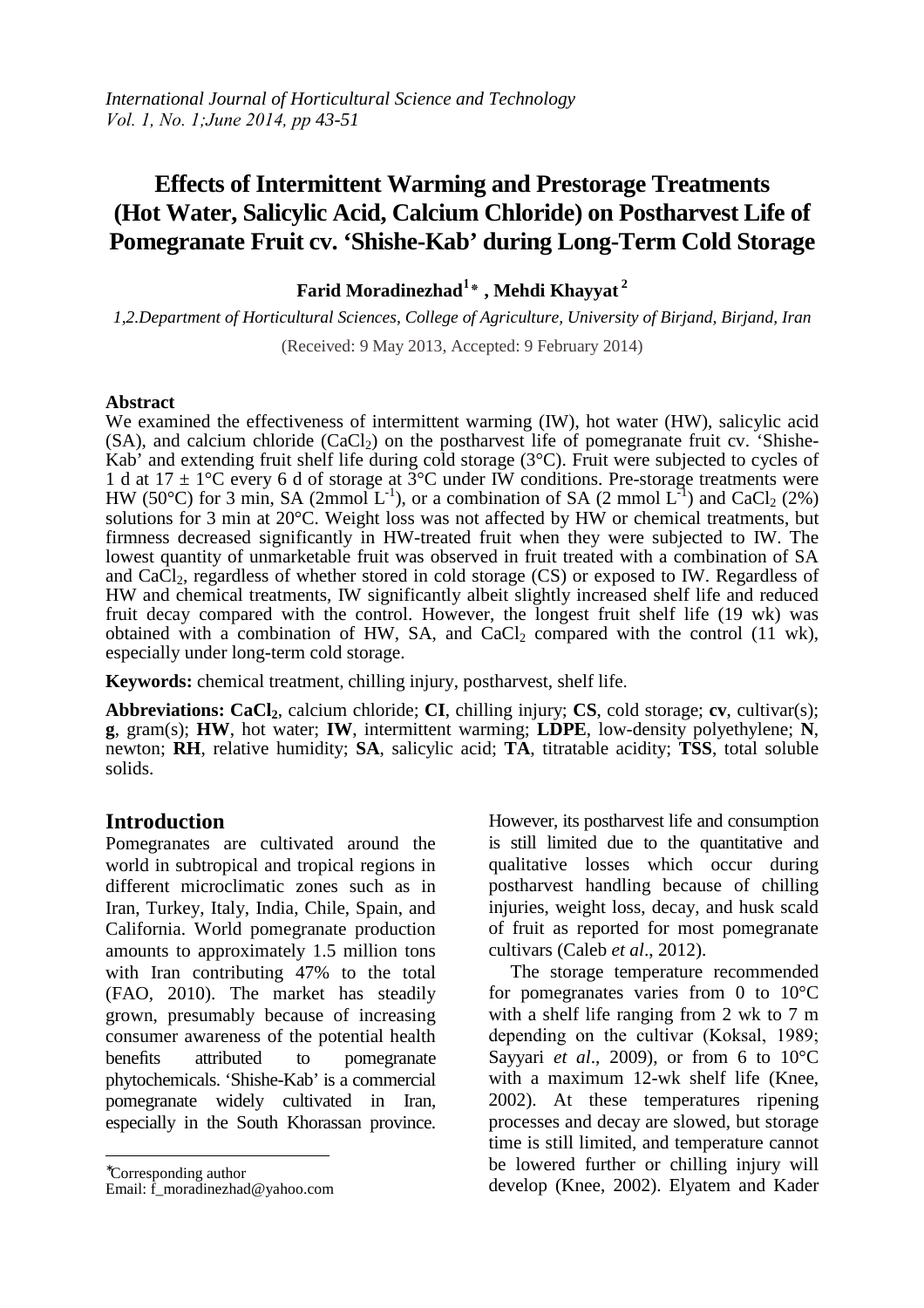(1984) showed that the storage of pomegranates at 5°C or lower resulted in chilling injury (CI) with symptoms of brown discoloration of the skin, surface pitting, and susceptibility to decay organisms. Most of the time, these symptoms reach the arils such that both internal and external fruit quality is reduced (Elyatem and Kader, 1984). To prevent or delay the onset of chilling injury and to extend the maximum storage period without compromising fruit quality, a number of temperature manipulations and chemical treatments have been tested for different commodities including the pomegranate.

Heat treatment causes changes in fruit ripening, such as the inhibition of ethylene synthesis and action of cell wall degrading enzymes, due to changes in gene expression and protein synthesis (Paull and Chen, 2000). Heat treatment increased postharvest life by delaying softening in plums (Tsuji *et al*., 1984) and improved the flavor of a number of fruit without affecting concentrations of soluble solids in apples (Klein *et al*., 1990) or strawberries (Garcia *et al*., 1995). Prestorage hot water treatment increased fruit quality and reduced fruit weight loss and chilling injury in pomegranate cv. 'Malas-e-Saveh' (Talaie *et al*., 2004; Mirdehghan and Rahemi, 2005).

Salicylic acid (SA) is a simple phenolic compound recognized as a plant growth regulator because of its effects on plant physiological processes (Raskin, 1992). The effect of SA on resistance to diseases has been discussed by several researchers. SA is known to be the signalling molecule in plant systemic acquired resistance (SAR) induction (Raskin, 1992). SA application, either preharvest (Yao and Tian, 2005) or postharvest, reduced fungal decay in sweet cherries through the induction of the defense resistance system (Chan and Tian, 2006) and stimulation of antioxidant enzymes (Xu and Tian, 2008). In addition, pre-treatment with SA reduced CI in peaches (Wang *et al*., 2006) and pomegranates (Sayyari *et al*., 2009).

Calcium chloride  $(CaCl<sub>2</sub>)$  has been widely used as a preservative and firming agent in

the fruit and vegetable industry for whole and fresh-cut commodities. Manganaris *et al*.  $(2007)$  suggested CaCl<sub>2</sub> immersion as a potential postharvest treatment for whole peaches, since it increased tissue firmness and reduced susceptibility to physiological disorders. Studies on fruit ripening processes have also shown that tissue calcium content usually affects certain senescence characteristics such as respiration rate (Bangerth *et al*., 1972). Pre- and postharvest applications of calcium in strawberries prevented postharvest disorders, retarded fruit ripening, and decreased postharvest fruit weight loss (Lara *et al*., 2004) and decay (Hernandez-Munoz *et al*., 2006). In pomegranates, satisfactory results were shown by pre- and postharvest  $CaCl<sub>2</sub>$ treatments (El-Kassas *et al*., 1995).

In attempts to reduce CI and extend the shelf life of pomegranate fruit, several postharvest technologies have been tested including benzyl adenine (Mirdehghan and Rahemi, 2005), polyamines (Mirdehghan *et al*., 2007; Barman and Asrey, 2011), SA (Sayyari *et al*., 2009), controlled and modified atmosphere storage and intermittent warming (IW) (Artés *et al*., 1998; 2000), hot water (HW) and wrapping (Talaie, *et al*., 2004), and shrink film wrapping and coatings (Nanda *et al*., 2001). However, no information has been reported on the combination effects of prestorage HW dipping, IW, SA, and  $CaCl<sub>2</sub>$  on the storage life of pomegranates, particularly in the Iranian 'Shishe-Kab' cultivar. Thus, the aim of this research was to evaluate the effects of HW alone or combined with these chemicals under IW or cold storage (CS) conditions on the quality maintenance and shelf life extension of pomegranate fruit during long-term cold storage.

## **Materials and methods**

## *Plant material and preparation*

Fully mature, medium-sized (250-310 g) pomegranate (*Punica granatum*) fruit cv. 'Shishe-Kab' were harvested in October 2011. 240 clean, free-of-defects, and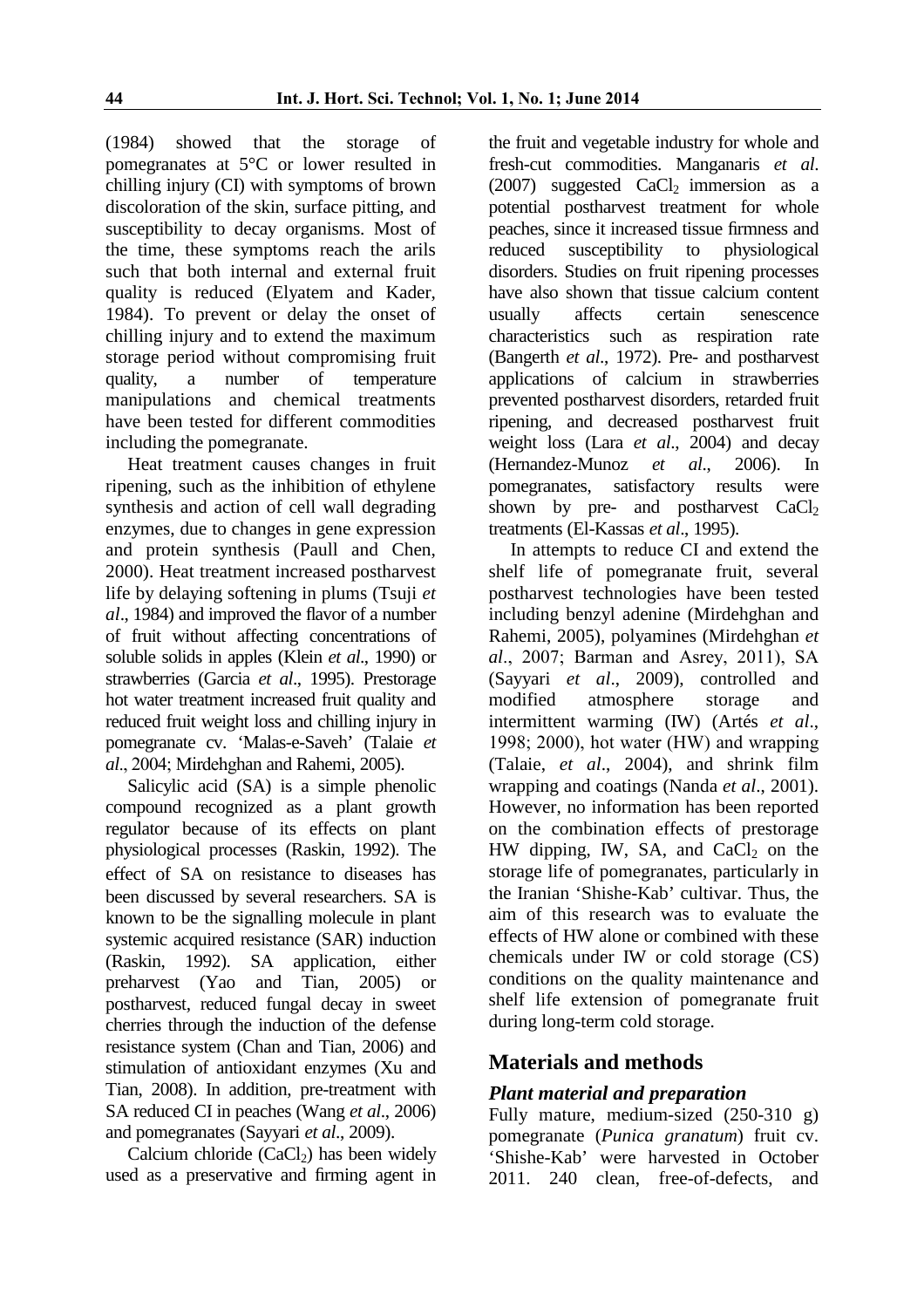uniformly-sized fruit were used to apply the following treatments (10 fruit per replicate, three replicates). Fruit were immersed in a hot water (50°C) water bath for 3 min and then immediately dipped in salicylic acid (2 mmol  $L^{-1}$ ) or a combination of salicylic acid  $(2 \text{ mmol } L^{-1})$  and calcium chloride  $(2\%)$  for 3 min at 20°C. Control fruit was washed only with distilled water at 20°C. Following treatments, the fruit were completely airdried at room temperature  $(20 \pm 1^{\circ}C)$ . Thereafter, they were divided into two lots and placed into low-density polyethylene (LDPE) bags that were left slightly open. In order to stimulate the occurrence of CI and decay, they were stored in a cool room at 3°C and 80% relative humidity (RH) for 22 wk. Fruit intermittent warming (IW) cycles of 1 d at  $17 \pm 1$ °C every 6 d of storage at 3°C were studied. Warming cycles were applied to the first lot by removing the corresponding boxes from the cold room to another room at 17°C and 70% RH by wk 10. From wk 11, IW fruit were stored at 3°C until the end of the experiment. The second lots of fruit were kept in cold storage (CS) at 3°C for 22 wk. After 10 wk of storage, the fruit were assessed for physico-chemical parameters, while decay, CI, shelf life, and sensory assessments were evaluated after 22 wk of storage. The fruit were kept for a further 3 d at  $18 \pm 1$ °C before quality parameters and decay were assessed.

## *Fruit weight loss and firmness measurement*

To calculate weight loss, fruit weights were measured just after harvest and after 22 wk of storage; data was expressed as a percentage of the initial value. Fruit firmness was measured using a digital penetrometer (Extech Co., Fruit Hardness Tester, Model FHT 200, USA) fitted with a 3 mm diameter tip, and data was recorded as Newton.

## *Total soluble solids (TSS), titrable acidity (TA), TSS/TA ratio and pH*

Total soluble solid in the extracted juice of fruit was measured by a hand-held refractometer (Extech Co., Model RF 10, Brix, 0–32 %, USA), and the results were expressed as ºBrix. To measure titrable acidity, 5 ml of extracted fruit juice was diluted to 40 ml with distilled water and titrated with 0.1 N sodium hydroxide. Titrable acidity was calculated as percentage of citric acid by the following formula (Nielsen, 2010):

% acid (wt/vol) =  $N \times V1 \times Eq$  wt /  $V2 \times 10$ 

where  $N =$  normality of titrant (usually NaOH (mEq/ml)),  $V1 =$  volume of titrant (ml), Eq. wt. = Equivalent weight of predominant acid (mg/mEq),  $V2 =$  volume of sample (ml).

pH of the juice was also evaluated using a digital pH meter (Extech Co., USA).

## *Chilling injury (CI), unmarketable fruit, and shelf life*

Chilling injury indices were individually evaluated in each fruit on a 4-point hedonic scale based on the percentage of husk surface affected by CI symptoms (dehydration, browning, and pitting): 0 (no symptom), 1 (1–25% of surface damaged), 2 (26–50% of surface damaged), and 3 (>51% of the surface damaged).

Unmarketable fruit was evaluated as a result of CI or other undetermined parameters based on undesirable fruit after 22 wk storage. The percentage of unmarketable fruit was calculated with the following formula:

Number of fruit in each treatment that were undesirable / number of fruit in each treatment  $\times$  100.

Shelf life was based on the physical appearance of the fruit as judged by the retention of freshness, color, and glossy appearance without any desiccation, pathogenic decay, and/or chilling injury.

## *Organoleptic evaluation*

Sensorial quality for aril color, taste and juiciness of fruit was evaluated by a panel of five subjects after 22 wk of storage. The evaluation was scored on a scale of 1–5, where a score of 5 indicated the fruit was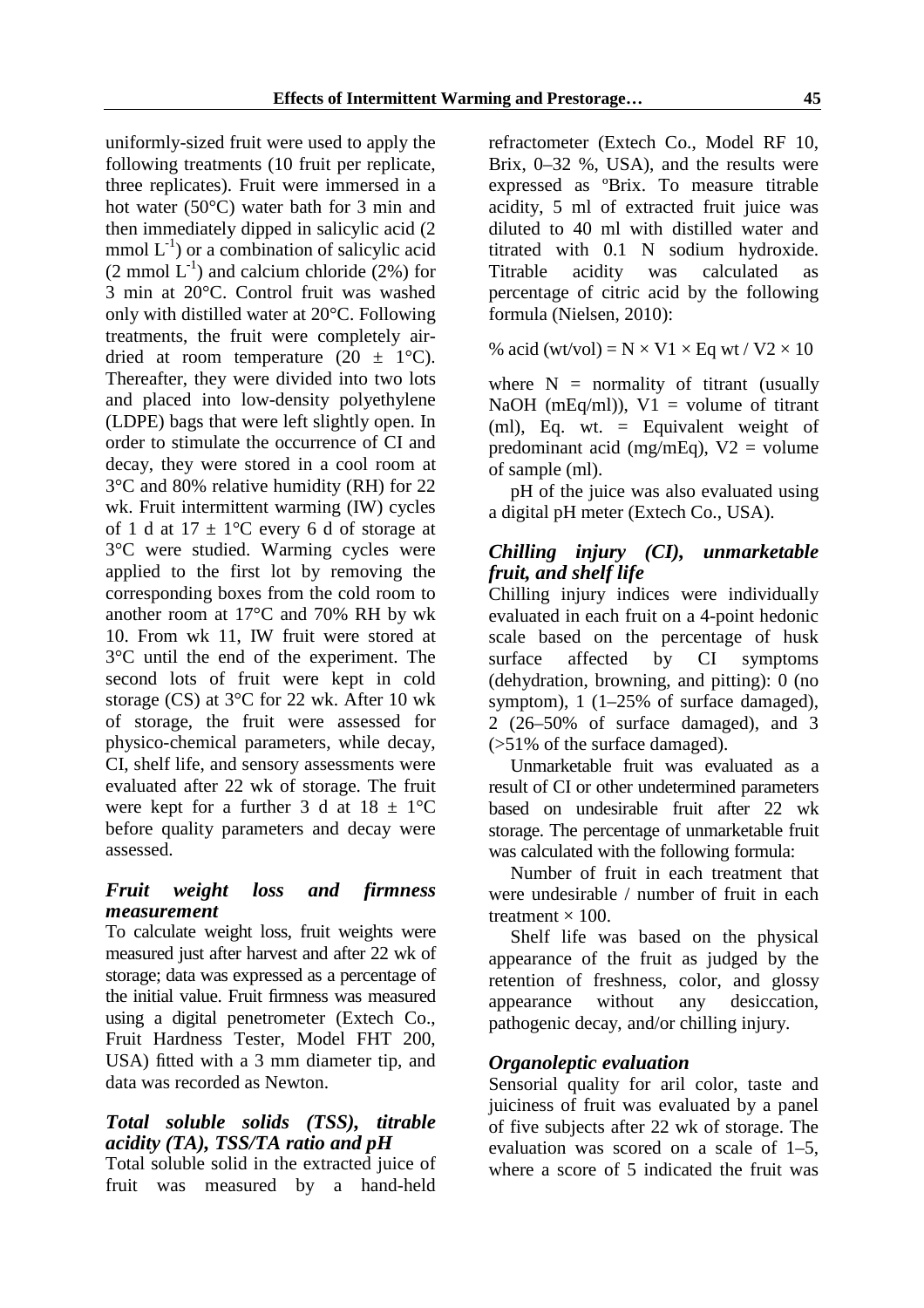very good (evident harvest freshness, bright pink juicy arils, and absence of off-flavor), and a score of 1 was considered a very bad degree (complete dislike, desiccated fruits with tough brown peel, brown color arils with low juiciness and becoming dry). A score of 3 (like moderate with retention of freshness, color, and juiciness of arils) and above was considered acceptable for commercial purposes.

#### *Statistical analysis*

The experiments were conducted using a completely randomized design with three replicates. Data from the analytical determinations were subjected to analysis of variance (ANOVA). Mean comparisons were performed using the least significance difference (LSD) at P<0.05. All analyses were performed with GenStat (Discovery Edition, Version 7.2, 2008, VSN International Ltd., UK).

## **Results**

#### *Fruit weight loss and firmness*

HW treatment alone or in combination with SA and CaCl<sub>2</sub> had no significant effect on fruit weight loss compared with the control in both CS and IW condition after 10 wk of storage (Table 1). After 10 wk, the firmness of the control fruit decreased significantly (Table 1). Fruit treated with a combination of HW and SA or HW, SA, and CaCl<sub>2</sub> had significantly greater firmness compared with fruit treated with HW alone when stored with IW.

**Table 1. Effects of prestorage treatments and storage conditions on weight loss and firmness of 'Shishe-Kab' pomegranate after 10 wk of storage** 

| Prestorage        | Storage   | Weight loss | <b>Firmness</b>     |
|-------------------|-----------|-------------|---------------------|
| Treatments        | condition | (% )        | (N)                 |
| At harvest        |           |             | 51.5a               |
| Control           | <b>CS</b> | 3.05a       | 25.06b              |
|                   | IW        | 2.33a       | 24.76b              |
| Hot water (HW)    | <b>CS</b> | 2.47a       | 20.38 <sub>bc</sub> |
|                   | IW        | 2.47a       | 17.16c              |
| $HW + SA$         | <b>CS</b> | 2.38a       | 21.24 <sub>bc</sub> |
|                   | IW        | 2.29a       | 23.34bc             |
| $HW + SA + CaCl2$ | <b>CS</b> | 2.40a       | 23.08bc             |
|                   | IW        | 3.28a       | 21.10 <sub>bc</sub> |

Columns with different letters indicate significant differences at  $P \le 0.05$  according to LSD test (n =15). CS (Cold storage), IW (Intermittent warming storage).

## *Total soluble solids (TSS), titratable acidity (TA), TSS/TA ratio and pH*

The HW treatment alone or in combination with SA and  $CaCl<sub>2</sub>$  had no significant effect on TSS as compared to the control (Table 2). At the end of both CS and IW storage, there was a slight decrease in pH in the control and treated fruit compared with fruit at harvest (Table 2). However, HW, combined treatments, and also IW

conditions had no significant effects on fruit pH after 10 wk of storage.

Similarly, HW and chemical treatments had no significant effects on TA and the TSS/TA ratio. However, TA was increased and the TSS/TA ratio decreased in treated fruit compared with fruit at harvest. Overall, the results showed that HW alone or in combination with chemicals had no significant effects on TSS, TA, TSS/TA ratio, or pH of juice.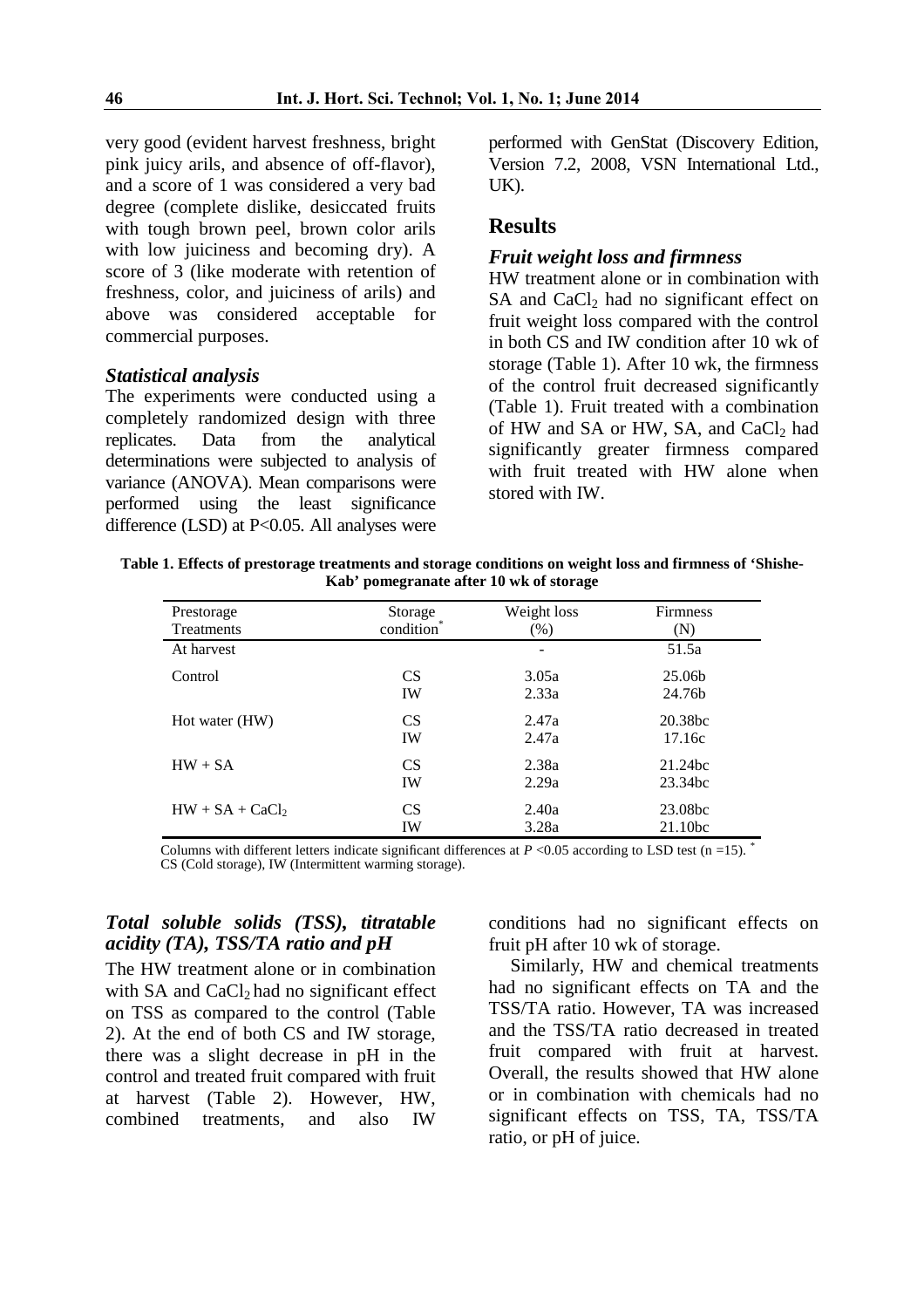| pomegranate juice after TO WK of storage |                      |                              |                   |                            |                            |
|------------------------------------------|----------------------|------------------------------|-------------------|----------------------------|----------------------------|
| Prestorage<br>treatments                 | Storage<br>condition | <b>TSS</b><br>$(\%)$         | <b>TA</b><br>(% ) | TSS/TA                     | pH                         |
| At harvest                               |                      | 15.9a                        | 0.62 <sub>b</sub> | 25.6a                      | 3.86a                      |
| Control                                  | CS<br>IW             | 15.62a<br>17.16 <sub>b</sub> | 1.66a<br>1.78a    | 9.74 <sub>b</sub><br>9.89b | 3.41b<br>3.40 <sub>b</sub> |
| Hot water (HW)                           | CS<br>IW             | 15.72a<br>16.04a             | 1.77a<br>1.72a    | 9.14b<br>9.56b             | 3.29 <sub>b</sub><br>3.47b |

IW 16.50a 1.85a 9.12b 3.41b

**Table 2. Effects of prestorage treatments and storage condition on chemical changes of 'Shishe-Kab' pomegranate juice after 10 wk of storage** 

Columns with different letters indicate significant differences at *P* <0.05 according to LSD test (n =15).  $^{\ast}$  CS (Cold storage), IW (Intermittent warming storage).

HW + SA CS 16.61a 1.89a 8.85b 3.23b IW 15.98a 1.70a 9.58b 3.47b

 $HW + SA + CaCl_2$  CS 16.66a 1.78a 9.67b 3.38b

#### *Chilling injury (CI), unmarketable fruit and shelf life*

As expected, CI increased during the storage period but was affected by treatment (Table 3). After 22 wk of cold storage, the control fruit had significantly higher CI symptoms than treated fruit. The HW treatment alone decreased CI significantly compared to the control. Combined treatments were more effective than the HW treatment alone in reducing CI (Table 3).

**Table 3. Effects of prestorage treatments and storage condition on unmarketable fruit, chilling injury (CI), and shelf life of 'Shishe-Kab' pomegranate fruit after 22 wk of storage** 

| Prestorage        | Storage         | CI               | Unmarketablefruit | Shelf life      |
|-------------------|-----------------|------------------|-------------------|-----------------|
| treatments        | condition       |                  | $(\%)$            | (wk)            |
| Control           | <b>CS</b>       | 3a               | 100a              | 11g             |
|                   | IW              | 2.9a             | 100a              | 12f             |
| Hot water (HW)    | CS              | 2.3 <sub>b</sub> | 88.8b             | 13e             |
|                   | <b>IW</b>       | 2.1 <sub>b</sub> | 73.2c             | 15d             |
| $HW + SA$         | CS <sup>-</sup> | 1.1c             | 69.0d             | 15d             |
|                   | IW              | 0.95c            | 66.6de            | 17c             |
| $HW + SA + CaCl2$ | CS              | 0.3d             | 47.8g             | 18 <sub>b</sub> |
|                   | IW              | 0.5d             | 59.2f             | 19a             |

Columns with different letters indicate significant differences at  $P \le 0.05$  according to LSD test (n =15). CS (Cold storage), IW (Intermittent warming storage).

After 22 wk of storage, all control fruit were unmarketable in both CS and IW storage (Table 3). HW dips alone or in combination with SA or CaCl<sub>2</sub> treatments significantly decreased the percentage of decay compared with the control fruit. Combination treatments of chemicals with HW were more effective in reducing the number of undesirable fruit than the HW treatment alone (Table 3), particularly when treated with both SA and CaCl<sub>2</sub>.

Regardless of the treatments, IW-treated fruit had a significantly greater shelf life than fruit stored in CS conditions (Table 3). However, fruit treated with chemicals combined with an HW treatment had a significantly greater shelf life than fruit which had been treated with HW alone, especially when treated with both  $SA$  and  $CaCl<sub>2</sub>$  after the HW dip. The greatest shelf life (19 wk) was obtained with this combined treatment compared to the control (11 wk).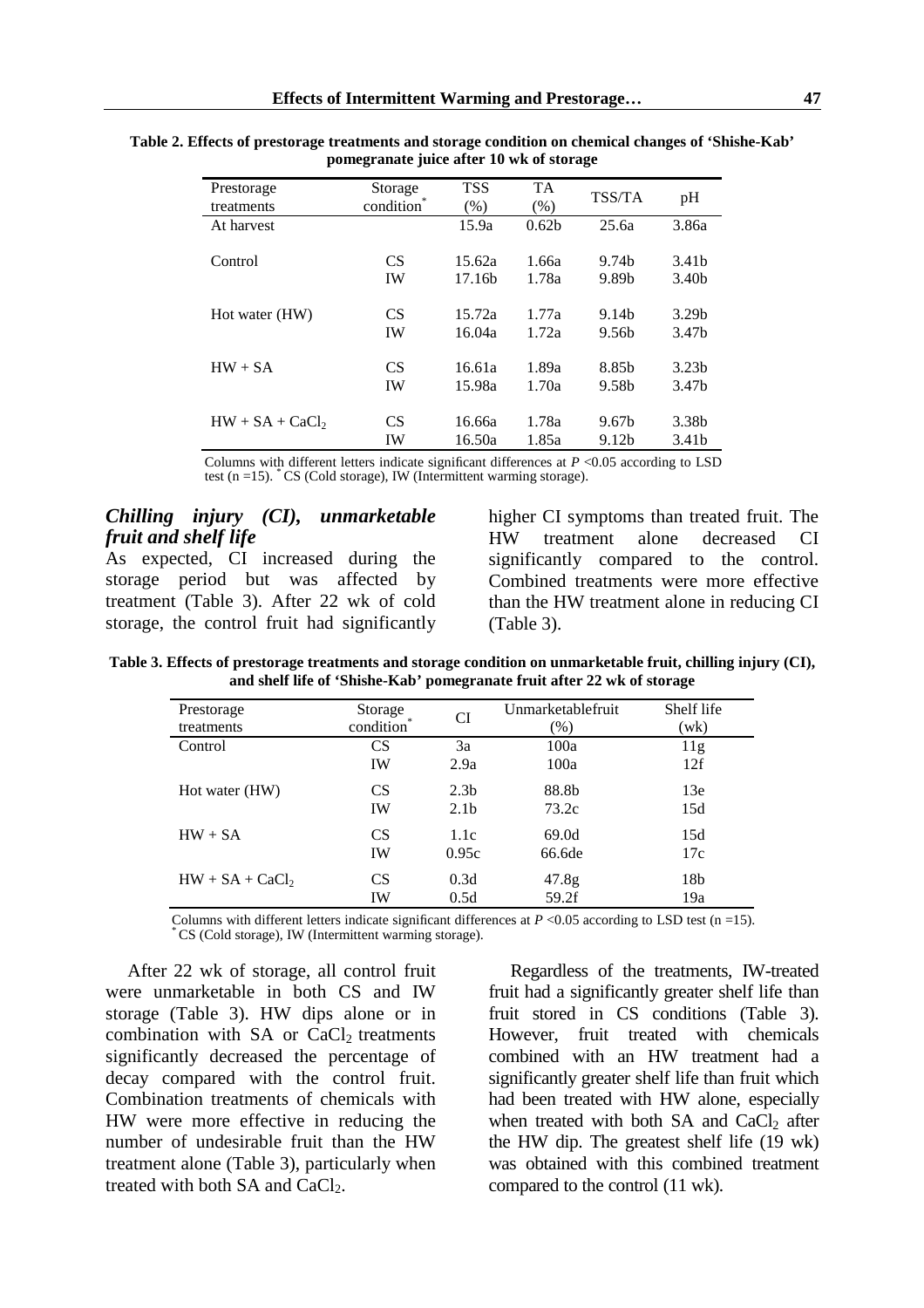#### *Organoleptic evaluation*

There was a decrease in aril color, taste, and juiciness of the control fruit (compared with at harvest) when stored in both CS and IW conditions that resulted in unacceptable fruit as scored by panelists (Table 4). HW dips increased fruit quality compared to the control in organoleptic aspects, although the taste and juiciness were not acceptable. However, fruit that were treated with HW combined with SA or SA and CaCl<sub>2</sub> had acceptable sensory properties as judged by panelists.

**Table 4. Effects of prestorage treatments and storage condition on sensory traits of 'Shishe-Kab' pomegranate fruit after 22 wk of storage** 

| Prestorage<br>treatments | Storage<br>condition | Organoleptic score*<br>Aril color Taste<br>Juiciness |                  |                  |
|--------------------------|----------------------|------------------------------------------------------|------------------|------------------|
| At harvest               |                      | 4.7a                                                 | 4.6a             | 4.3a             |
| Control                  | CS <sup>-</sup>      | 1.3c                                                 | 1.1d             | 1.4d             |
|                          | <b>IW</b>            | 1.2c                                                 | 1.2d             | 1.3d             |
| Hot water (HW)           | <b>CS</b>            | 3.1 <sub>b</sub>                                     | 2.4c             | 2.8c             |
|                          | IW                   | 3.0 <sub>b</sub>                                     | 2.6c             | 2.9c             |
| $HW + SA$                | <b>CS</b>            | 4.1ab                                                | 3.8 <sub>b</sub> | 3.5 <sub>b</sub> |
|                          | <b>IW</b>            | 3.9 <sub>b</sub>                                     | 3.7 <sub>b</sub> | 3.3 <sub>b</sub> |
| $HW + SA + CaCl2$        | <b>CS</b>            | 4.5a                                                 | 4.2ab            | 3.9ab            |
|                          | IW                   | 4.3a                                                 | 4.1ab            | 3.7 <sub>b</sub> |

\* Score: 1, very bad; 3, acceptable; 5 very good

Columns with different letters indicate significant differences at *P* <0.05 according to LSD test  $(n = 15)$ .  $^{\circ}$  CS (Cold storage), IW (Intermittent warming storage).

## **Discussion**

The results demonstrated that the combination of HW, SA, and  $CaCl<sub>2</sub>$  was more effective in extending shelf life and reducing fruit decay than the application of each treatment alone during long-term cold storage. This is in agreement with previous reports of pomegranate fruit treated separately with HW (Talaie *et al*., 2004; Mirdehghan and Rahemi, 2005), IW (Artés *et al*., 1998), SA (Sayyari *et al*., 2009), and calcium (El-Kassas *et al*., 1995). The results not only indicated that combined treatments had a greater positive effect on the quality maintenance of pomegranates, as previously reported for strawberries (Shafiee *et al*., 2010) and peaches (Cao *et al*., 2010), but also confirmed our recent report regarding the combined effects of chemical treatments on the quality improvement of pomegranate fruit (Moradinezhad *et al*., 2013). CI significantly decreased when pomegranates were treated with a combination of chemical treatments after an

HW dip, which is in agreement with the findings of Wang *et al*. (2006) for peaches and Sayyari *et al*. (2009; 2011) for pomegranates. These benefits were probably achieved due to an improvement in the defense resistance system of pomegranates against postharvest pathogens, the reduction of susceptibility to chilling injury, or both. Calcium chloride and/or the induction of the defense system by SA application have been widely used as a preservative and firming agent by fruit and vegetable industries (Chan and Tian, 2006). The results showed that SA had significant protective and preventive activity on main postharvest pathogens in pomegranate fruit, as decay by various pathogens is a major cause of postharvest loss during long-term storage (Caleb *et al*., 2012). Fruit treated with a combination of HW, SA, and CaCl<sub>2</sub> had the greatest shelf life and minimum amount of decay. Lara *et al*. (2004) also reported that calcium treatments prevented postharvest disorders and retarded fruit ripening and decay in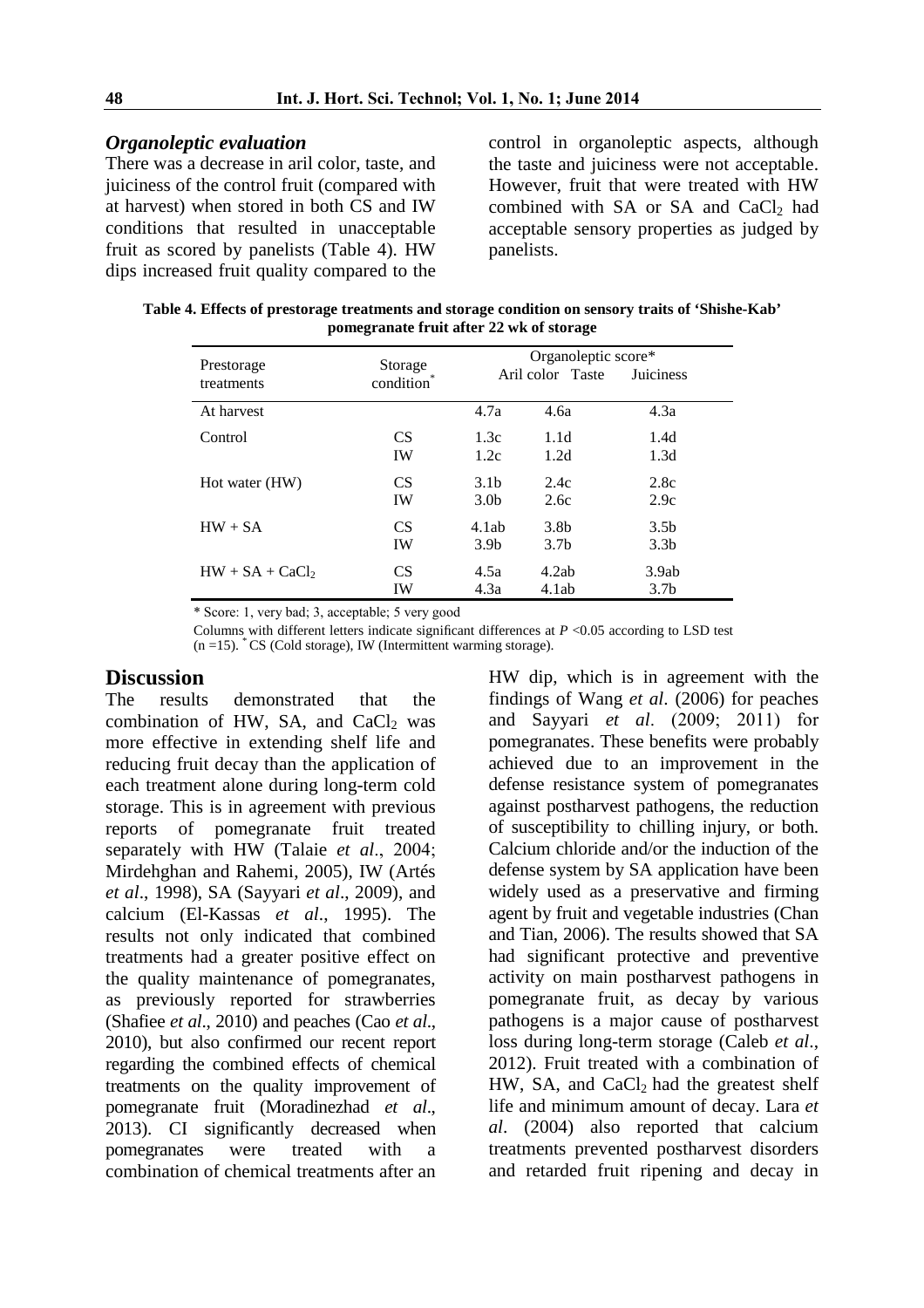strawberries. Calcium is involved in maintaining the textural quality of produce since calcium ions form cross-links or bridges between free carboxyl groups of the pectin chains, thus strengthening the cell wall (Garcia *et al*., 1996).

Heat treatments have been reported to induce tolerance to low temperatures in many commodities (Lurie, 1998; Ferguson *et al*., 2000; Fallik, 2004) and to cause the inhibition of ethylene synthesis (Paull and Chen, 2000). The effect of temperature has been shown to be of major importance in the results of dipping-washing treatment. Garcia *et al*. (1996) reported that the use of warm temperatures (40-60°C) increased the beneficial effects of the treatment because of higher washing solution retention inside the product (Garcia *et al*., 1996).

The HW dip showed similar results, but intermittent warming during CS storage had no significant effect on the reduction of chilling injury of fruit husk in contrast with results reported by Artes *et al*. (2000). In their case, pomegranate fruit remained in cold storage for 90 d, whereas in our research fruit was subjected to cold storage for a longer period (154 d) and, consequently, a greater impact of chilling injury occurred.

After 10 wk of storage, firmness of the control fruit decreased. The postharvest storage of fruit is accompanied by loss of cell wall integrity due to the breakdown of pectic substances, which leads to an increase in soluble pectin and a decrease in fruit firmness. However, HW treated fruit,

#### **References**

- 1. Artés, A., J.A. Tudela, and M.I. Gil. 1998. Improving the Keeping Quality of Pomegranate Fruit by Intermittent Warming. Z. Lebensm. Unters. Forsch. A. 207:316-321.
- 2. Artés, F., R. Villaescusa, and J.A. Tudela. 2000. Modified Atmosphere Packaging of Pomegranate. J. Food Sci. 65:1112-1116.
- 3. Bangerth, F., D.R. Dilley, and D.H. Dewey. 1972. Effect of Postharvest Calcium Treatment on Internal Breakdown and Respiration of Apple Fruits. J. Amer. Soc. Hort. Sci. 97:679-682.

when stored in IW conditions, had the largest loss of firmness. This result is in agreement with the findings of Girardi *et al*. (2005) who reported that IW caused a significant decrease in the firmness of peach fruit. HW and chemical treatments had no significant effects on the TSS of pomegranate fruit compared to the control. As expected for a non-climacteric fruit, slight changes in pH, TA, and TSS were detected. Values of these parameters confirmed previous reports (Kader *et al*., 1984; Artes *et al*., 1998; 2000).

### **Conclusion**

Combined prestorage treatments of HW and SA and CaCl<sub>2</sub> have more benefits than their individual application on maintaining quality and extending pomegranate fruit shelf life in prolonged cold storage. Under this combined treatment, 'Shishe-kab' pomegranate fruit could be stored for at least 18 wk, effectively extending their marketing period with less decay. The control fruit, however, spoiled totally by wk 11. It is therefore concluded that a combination of HW, SA, and  $CaCl<sub>2</sub>$ treatment is a simple and low cost method that has the ability to improve quality and postharvest life of pomegranate fruit cv. 'Shishe-Kab' during cold storage. However, more research is needed in this regard.

#### **Acknowledgements**

The authors wish to thank the Pamorghi brothers for their efforts and for providing a cool room.

- 4. Barman, K., R. Asrey, and R.K. Pal. 2011. Putrescine and Carnauba Wax Pretreatments Alleviate Chilling Injury, Enhance Shelf Life and Preserve Pomegranate Fruit Quality during Cold Storage. Scientia Hort. 4:795-800.
- 5. Caleb, O.J., U.L. Opara, and C.R. Witthuhn. 2012. Modified Atmosphere Packaging of Pomegranate Fruit and Arils: A Review. Food Bioprocess Technol. 5:15–30.
- 6. Cao, S., Z. Hu, Y. Zheng, and B. Lu. 2010. Synergistic Effect of Heat Treatment and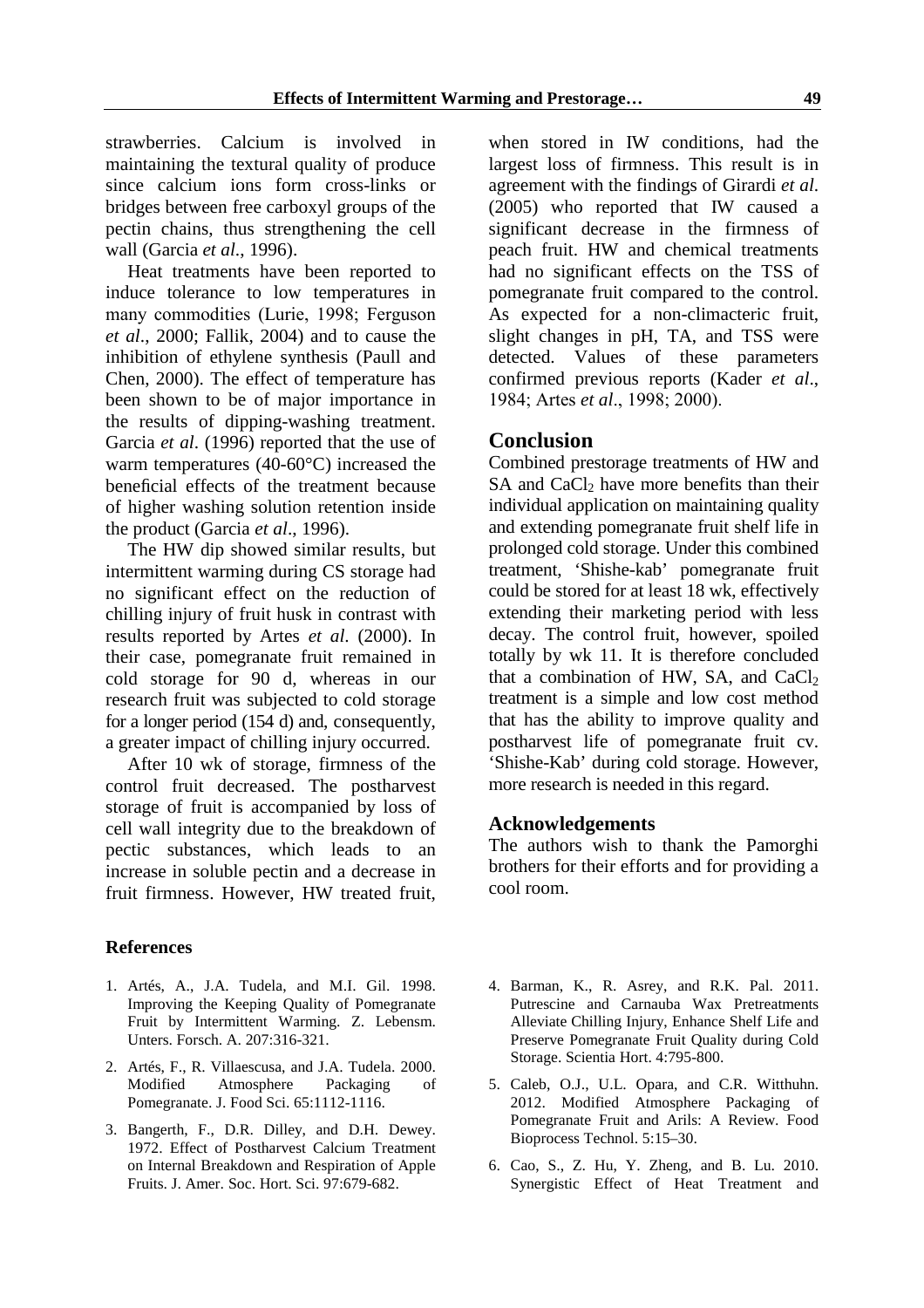Salicylic Acid on Alleviating Internal Browning in Cold-stored Peach Fruit. Postharvest Biol. Tecnol. 58:93-97.

- 7. Chan, Z. and S. Tian. 2006. Induction of H2O2- Metabolizing Enzymes and Total Protein Synthesis by Antagonist and Salicylic acid in Harvested Sweet Cherry Fruit. Postharvest Biol. Technol. 39:314– 320.
- 8. El-Kassas, S.E., H.M. Mahmoud, A.M. Salhy, and S.A. Mohamed. 1995. Effect of GA3 and Calcium Treatments on the Keeping Quality and Storability of 'Manfalouty' Pomegranate Fruits. Assiut J. Agr. Sci. 26:4.
- 9. Elyatem, S.M. and A. Kader. 1984. Post-harvest Physiology and Storage Behavior of Pomegranate Fruits. Scientia Hort. 24:287-298.
- 10. Fallik, E. 2004. Pre-storage Hot Water Treatments (Immersion, Rinsing and Brushing): Review Article. Postharvest Biol. Technol. 32:125–134.
- 11. FAO, 2010. FAOSTAT Database Results, online access 12th February at http://faostat.fao.org.
- 12. Ferguson, I.B., S. Ben-Yehoshua, E.J. Mitcham, R.E. McDonald, and S. Lurie. 2000. Postharvest Heat Treatments: Introduction and Workshop Summary. Postharvest Biol. Technol. 21:1–6.
- 13. Garcia, J.M., C. Aguilera, and M.A. Albi. 1995. Postharvest Heat Treatment on Spanish Strawberry (Fragaria x ananassa cv. Tudla). J. Agr. Food Chem. 43:1489–1492.
- 14. Garcia, J.M., S. Herrera, and A. Morilla. 1996. Effects of Postharvest Dips in Calcium Chloride on Strawberry. J. Agr. Food Chem. 44:30–33.
- 15. Girardi, L.S., R.A. Corrent, L. Lucchetta, M.R. Zanuzo, M. R., T.S. da Costa, A. Brackmann, R.M. Twyman, F.R. Nora, L. Nora, J.A. Silva, and C.V. Rombaldi. 2005. Effect of Ethylene, Intermittent Warming and Controlled Atmosphere on Postharvest Quality and the Occurrence of Woolliness in Peach (Prunus persica cv. Chiripá) during Cold Storage. Postharvest Biol. Technol. 38:25-33.
- 16. Hernández-Muñoz, P., E. Almenar, M.J. Ocio, and R. Gavara. 2006. Effect of Calcium Dips and Chitosan Coatings on Postharvest Life of Strawberries (Fragaria ananassa). Postharvest Biol. Technol. 39:247–253.
- 17. Kader, A.A., A. Chardas, and S. Elyatem. 1984. Responses of Pomegranate to Ethylene Treatment and Storage Temperature. California Agr. 38:14–15.
- 18. Klein, J.D., S. Lurie, and R. Ben Arie. 1990. Quality and Cell Wall Components of 'Anna'

and 'Granny Smith' Apples Treated with Heat, Calcium and Ethylene. J. Amer. Soc. Hort. Sci. 115:954-958.

- 19. Knee, M. (ed.). 2002. Fruit Quality and Its Biological Basis. Sheffield Academic Press. CRC Press. Sheffield. UK. 279 p.
- 20. Koksal, A.I. 1989. Research on the storage of pomegranate cv. 'Gok Bahce' under different conditions. Acta Horticulturae International Symposium on Postharvest Handling of Fruit and Vegetables, August 29-September 2, 1988. No. 258. p.295.
- 21. Lara, I., P. Garcia, and M. Vendrell. 2004. Modifications in Cell Wall Composition after Cold Storage of Calcium-treated Strawberry (Fragaria ananassa Duch.) Fruit. Postharvest Biol. Technol. 34:331–339.
- 22. Lurie, S. 1998. Postharvest Heat Treatments. Postharvest Biol. Technol. 14:257-269.
- 23. Manganaris, G.A., M. Vasilakakis, G. Diamantidis, and I. Mignani. 2007. The Effect of Postharvest Calcium Application on Tissue Calcium Concentration, Quality Attributes Incidence of Flesh Browning and Cell Wall Physicochemical Aspects of Peach Fruits. Food Chem. 100:1385-1392.
- 24. Mirdehghan, S.H. and M. Rahemi. 2005. Effects of hot water treatment on reducing chilling injury of pomegranate (Punica granatum) fruit during storage. Acta Horticulturae V International Postharvest Symposium, June 2005, No. 682. p-887.
- 25. Mirdehghan, S.H., M. Rahemi, D. Martínez-Romero, F. Guillén, F. J.M. Valverde, P.J. Zapata, M. Serrano, and D. Valero. 2007. Reduction of Pomegranate Chilling Injury during Storage after Heat Treatment: Role of Polyamines. Postharvest Biol. Technol. 44:19– 25.
- 26. Moradinezhad, F., Khayyat, M. and H. Saeb. 2013. Combination Effects of Postharvest Treatments and Modified Atmosphere Packaging on Shelf life and Quality of Iranian Pomegranate Fruit cv. Sheshi-kab. Int. J. Postharvest Technol. Innov. 3:244–256.
- 27. Nanda, S., D.V. Sudhakar Rao, and S. Krishnamurthy. 2001. Effects of Shrink Film Wrapping and Storage Temperature on the Shelf life and Quality of Pomegranate Fruits cv. 'Ganesh'. Postharvest Biol. Technol. 22:61-69.
- 28. Nielsen, S.S. (ed.). 2010. Food Analysis. Fourth edition. Springer, Media, LLC. 602 p.